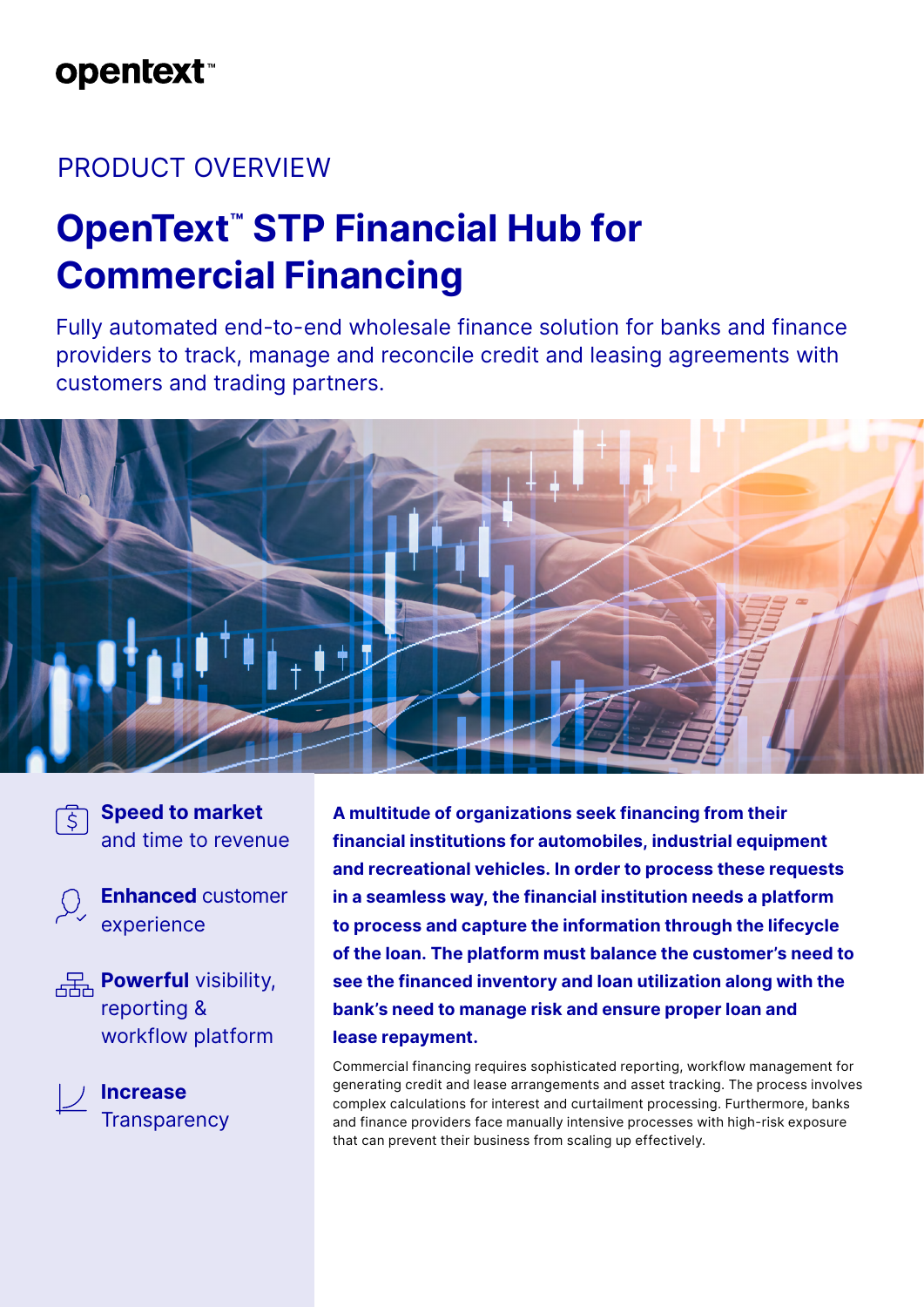### **opentext**

*"One of the key considerations for us was to look for a partner who was an expert in the trade processing space and who can really give us that quick time-to-market."*

Rajat Bhalla Head of US OpenWealth Technology Genpact

 $\exists$  [Read the full Success story](https://www.opentext.com/customer-stories/customer-story-detail?id=1301)



The OpenText<sup>®</sup> STP Financial Hub for Commercial Financing solution is a scalable transaction and message management platform with established connectivity in the automotive finance marketplace that provides full end-to-end transaction processing, workflow, data visibility, reporting and exception management. The platform is built on world-class, secure, best-of-breed technologies to create an intuitive and productive customer experience.



#### **Runs on the OpenText Cloud**

OpenText™ STP Financial Hub for Commercial Financing is offered in a Software-as-a-Service (SaaS) model, with no software to license, implement or maintain. Customers can leverage the functionality of the portal via a monthly subscription pricing model, rather than having to invest up front in capital expenditures. OpenText assumes responsibility for all hosting and management of the software, including upgrades.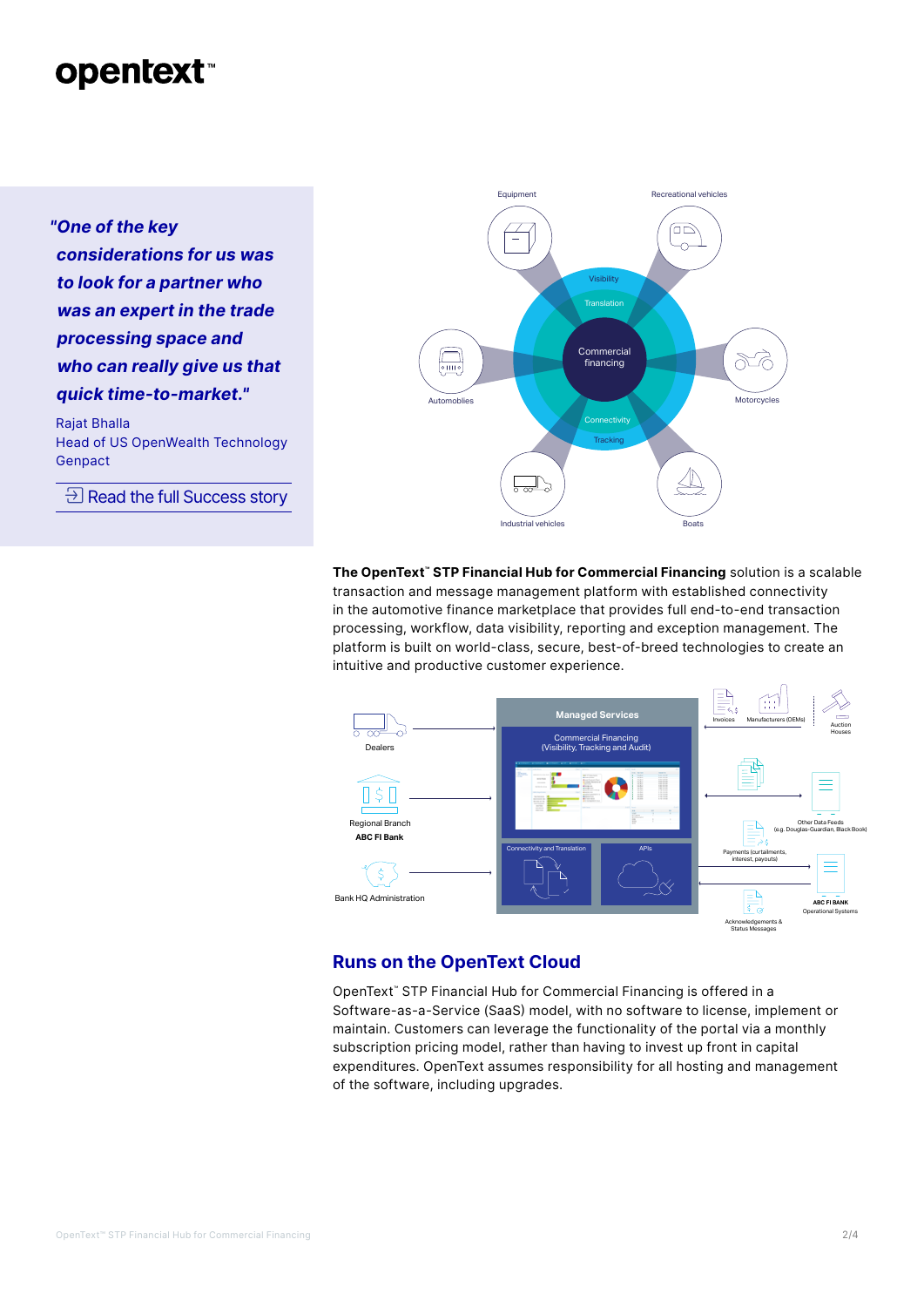### **opentext™**

#### **Delivered as a Managed Service**

The cloud-based data integration and management is delivered as a managed service to extend your IT resources with people, processes, technologies and years of best-practices. Managed Services is a comprehensive outsourcing solution that enables the finance marketplace to offload complex integration requirements to OpenText and includes:

- Mapping and data translation
- Trading community implementation and management
- Proactive transaction monitoring
- Customer and trading partner onboarding and support
- Support for internal and third-party auditor functionality

OpenText handles the day-to-day management of your technical infrastructure systems health monitoring, data backup, network management, systems administration, database management, and application support. In addition, OpenText manages the migration and onboarding of your customers and trading partners with our proven process that includes connectivity setup, map development and end-to-end testing.

#### **Modern design, user experience and features**

- Single page application design
- Active landing page with live dashboards focusing users on pending actions and activities
- User and system identity management with flexible role management and permission entitlements that ensure the data is secure, yet accessible, to authorized parties
- Secure web services used to retrieve data and perform updates
- Multi-lingual platform which can easily adapt to many languages
- Web Content Accessibility Guidelines (WCAG) 2.1 AA compliant

#### **Integrates easily with existing infrastructure**

Implementation of the application is fast and easy, as OpenText will integrate the commercial financing portal with your existing infrastructure. OpenText also supports host-to-host file and message exchange with middle-office and back-office applications and facilitates connecting to customers and partners through whatever mechanisms best support their needs. OpenText supports a wide variety of connectivity options, message standards and file formats.

The OpenText™ STP Financial Hub for Commercial Financing delivers exception management, proactive alert notifications, and configurable reporting features that are designed to minimize risk. It offers a simple end-to-end view of credit and leasing arrangements in an easily configured control environment that can be white-labelled. It includes full maker/checker capability to deliver an extremely flexible control environment while leveraging an intuitive user interface.